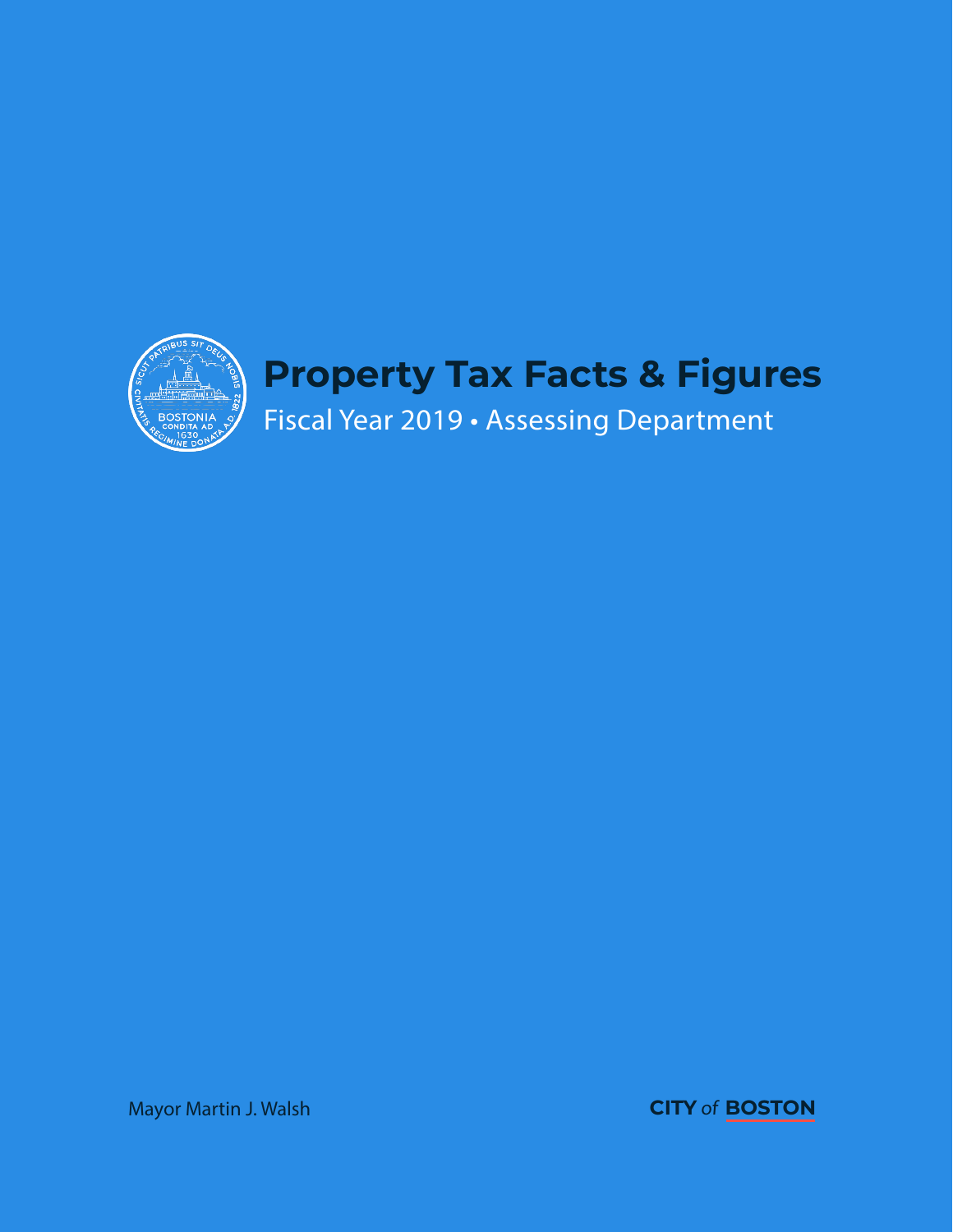# **TABLE OF CONTENTS**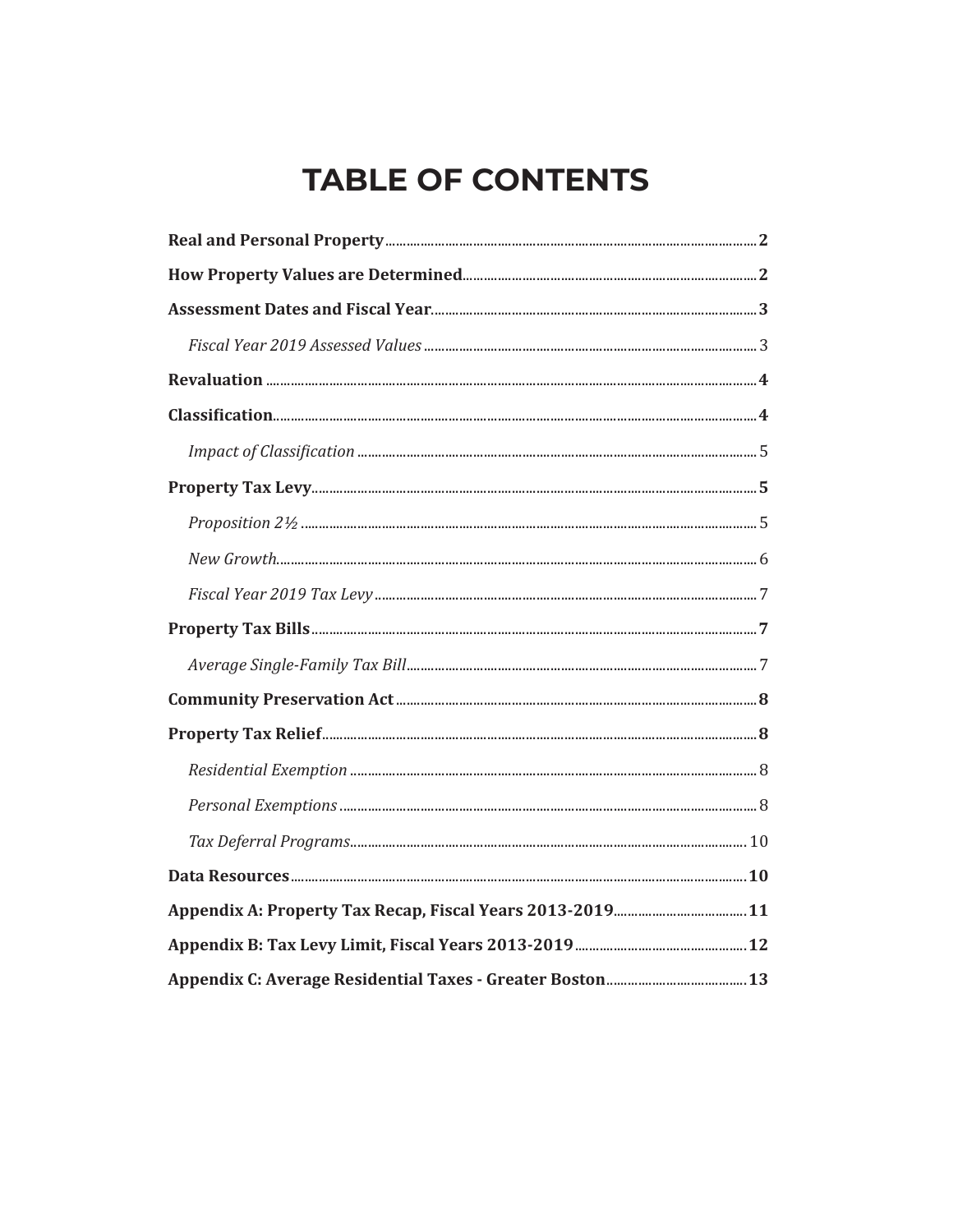

The City of Boston Assessing<br>Department's annual *Property Tax*<br>Facts & Figures report presents an<br>overview of property taxes in Boston using<br>charts and tables to illustrate historical Department's annual *Property Tax Facts & Figures* report presents an overview of property taxes in Boston using charts and tables to illustrate historical trends. The property tax data in this report allows a taxpayer to compare Fiscal Year 2019 assessments and tax rates with those in prior years and with those in other municipalities. Background information on the assessment process as well as relevant statutory considerations are offered for contextual purposes.

The Assessing Department has published the *Facts & Figures* reports for many years as a useful resource for taxpayers. You can obtain prior-year reports by visiting the Assessing Department website at boston. gov/assessing. Reports are located under More Resources, *Facts & Figures* reports.

#### **Real and Personal Property**

In taxation, the term "property" includes both real and personal property. Since they are taxed separately, a careful distinction between the two is necessary. Real Property includes land and all improvements. It is the physical land and everything attached to it, including everything under the ground (water and mineral rights) and everything above the ground. It includes all benefits, rights, interests and limitations inherent in the ownership of the real estate. Personal property consists of any tangible assets owned by an individual, a business, or an organization which are not real estate and which are not permanently affixed to a particular building.

## **How Property Values are Determined**

The Assessing Department is statutorily required to assess all property at its full and fair cash value as of January 1 of each year (Massachusetts General Laws, Chapter 59, Section 38). The assessed value for the Fiscal Year 2019 tax bill represents the fair cash value of property as of January 1, 2018. Full and fair cash value is defined as the price an owner willing, but not under compulsion, to sell ought to receive from a buyer willing, but not under compulsion, to purchase.

Constitutional and statutory provisions prohibit the assessment of property above or below its full and fair cash value. "Full and fair cash value" represents the applied constitutional and statutory standard protecting the property owner's right to pay only his or her fair share of the tax burden. The City of Boston has remained in compliance with the "full and fair cash value" standard since it was enacted in Fiscal Year 1983.

In practice, there are three accepted approaches to determining property value: market, income and cost.

*Market Approach*. Market sales of similar properties which sold in the year prior to January 1 are analyzed, compared and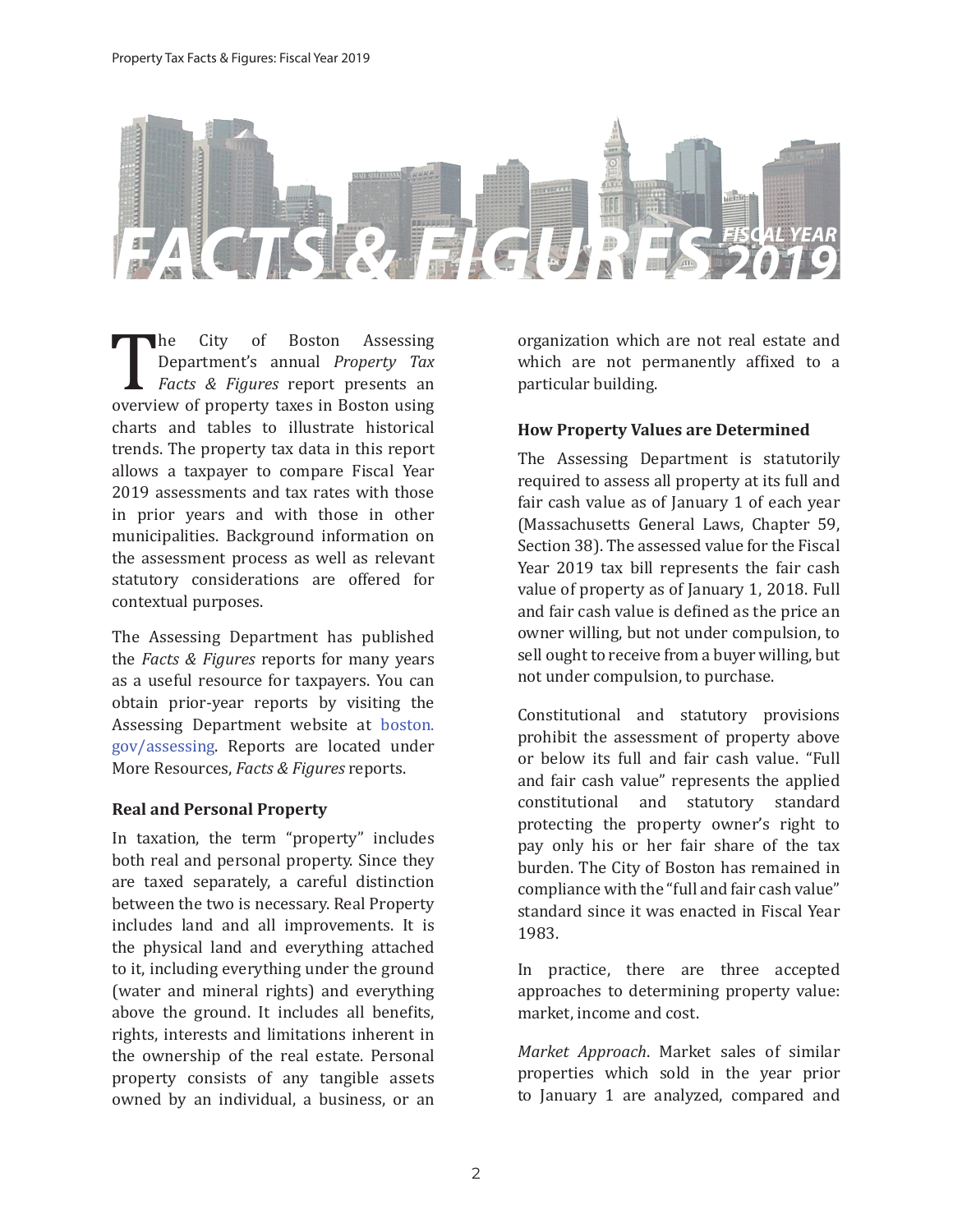adjusted to forecast what the property would sell for on January 1. When there are many sales, the market approach is the most accurate and dependable tool in the determination of value. Most residential property is valued by the market approach.

*Income Approach*. The income stream that a property is likely to produce for an investor is determined by examining data such as rents, occupancy rates, and expenses. The process of capitalization converts the future income stream into present worth or market value. The income approach is most applicable to real estate that is bought and sold based on its income-producing capabilities, such as retail stores, office buildings and apartment buildings.

*Cost Approach*. The current reproduction or replacement cost of a property is determined with adjustments made for depreciation and land value. Reproduction cost is the amount of money necessary to erect a new structure that is an exact replica of the existing building. Replacement cost is the expenditure necessary to build a new building equal in utility to the original and able to serve as a substitute in function. The cost approach is most applicable to special purpose properties that are not readily sold or rented.

#### **Assessment Dates and Fiscal Year**

Property tax assessments in Massachusetts are made in connection with fiscal years. Fiscal Year 2019 began on July 1, 2018 and ends on June 30, 2019. Massachusetts law requires that all property be assessed at its full market value as of the January 1 preceding the start of the fiscal year (January 1, 2018 for Fiscal Year 2019).

It is the ownership, condition, and value of the property on January 1 that determines the assessment and to whom the tax bill is assessed. Any new structures, additions, demolitions, improvements, or alterations that occur after January 1st will not be reflected in the assessing records until the subsequent fiscal year.

## *Fiscal Year 2019 Assessed Values*

In Fiscal Year 2019, property assessments continued to increase due to the active real estate market throughout most neighborhoods during calendar year 2017.

The tax base - i.e. the total value of all taxable assessed property - increased from \$153.9 billion in Fiscal Year 2018 to \$164.5 billion in Fiscal Year 2019, an increase of \$10.6 billion or 6.9%. See Figure 1 for historic trends in the City of Boston's total assessed value, as



| FIGURE 1: Total Assessed Value, Fiscal Years 1983-2019 |  |
|--------------------------------------------------------|--|
|--------------------------------------------------------|--|

| FY   | <b>Total Value</b> |
|------|--------------------|
| 1983 | \$12,177,086,706   |
| 2009 | \$90,387,170,824   |
| 2010 | \$87,256,532,047   |
| 2011 | \$86,800,582,862   |
| 2012 | \$88,500,410,287   |
| 2013 | \$92,199,271,698   |
| 2014 | \$99,832,812,559   |
| 2015 | \$110,736,862,222  |
| 2017 | \$143,941,946,439  |
| 2018 | \$153,925,958,195  |
| 2019 | \$164.514.120.730  |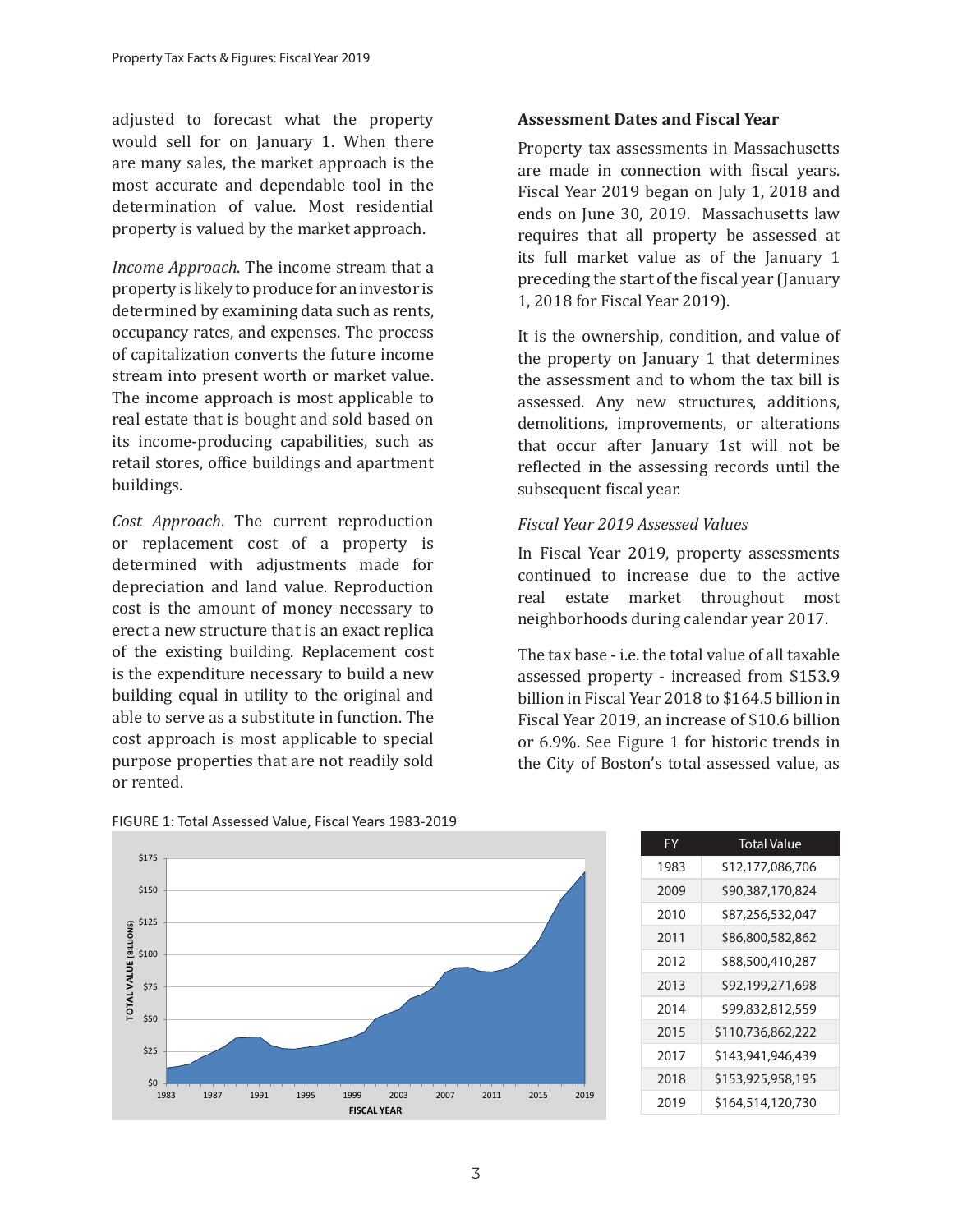well as Appendix A for assessed values by class for fiscal years 2013 to 2019.

#### **Revaluation**

Chapter 40, Section 56, of the Massachusetts General Laws, requires all cities and towns to conduct a revaluation every five years. A recent change in state law moved the revaluation cycle to every five years from every three years. Statewide, cities and towns are working with the Massachusetts Department of Revenue ("DOR") to transition to this new schedule. The City conducted its most recent revaluation in Fiscal Year 2016 and the next revaluation is scheduled to take place in Fiscal Year 2021.

The DOR applies a rigorous certification process when a community revalues its property, requiring that assessments meet strict statistical tests to ensure that they accurately reflect the market and are applied consistently. In the years between revaluations, the City, pursuant to state law, must adjust property assessments consistent with real estate market trends.

#### **Classification**

Boston assesses both real and personal property. In 1978, the citizens of the Commonwealth approved a constitutional amendment authorizing the Legislature to classify real property into as many as four classes and to tax these classes differently. Assessors in Massachusetts assign real property in the city or town according to its use: residential, open space, commercial, or industrial. Personal property is not broken into classes. The City's composition of real and personal property is shown in Figure 2.

*Class One:* Residential. Includes all property containing one or more units used for human habitation. The class includes accessory land and buildings such as garages and sheds. Single-family homes are in this class, as are large apartment buildings. Hotels and motels

FIGURE 2: Classes of Property, Fiscal Year 2019



are not included in this class. See Figure 3 for a breakdown of residential property by type.

*Class Two*: Open Space. Includes land maintained in an open or natural condition, which contributes significantly to the benefit



FIGURE 3: Residential Assessments, Fiscal Year 2019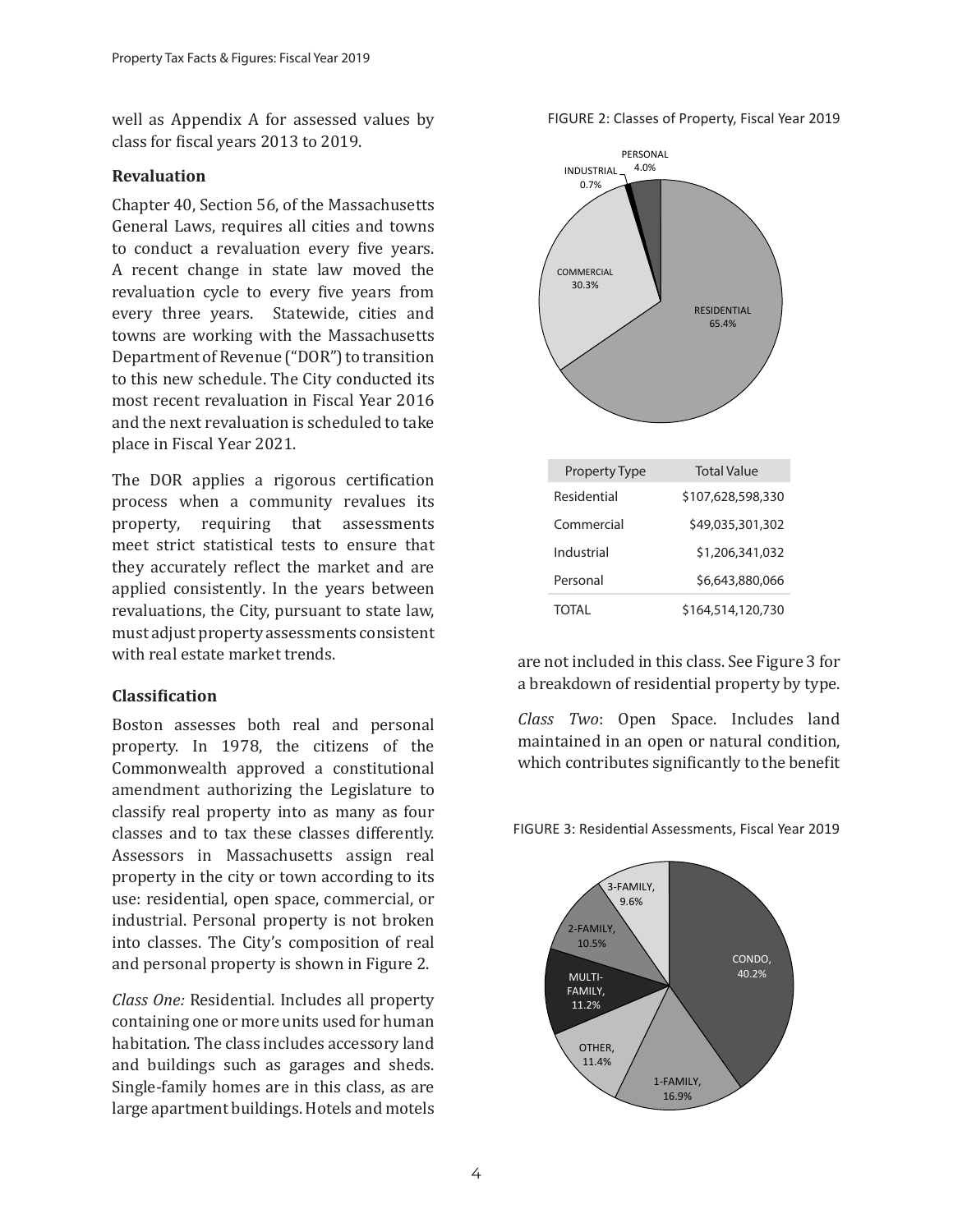FIGURE 4: Classified Tax Rates, Fiscal Years 2013-2019



and enjoyment of the public. Such land cannot be held for the production of income. The Open Space classification is not used by the City of Boston.

*Class Three*: Commercial. Includes any property held for the purpose of conducting a business, such as office buildings, retail stores, restaurants, etc.

*Class Four*: Industrial. Includes any property involved in manufacturing, processing or extraction. It includes real property of utility companies used for storage and generation purposes.

*Personal Property*: Contains all taxable personal property of individuals, partnerships, associations, and certain



#### FIGURE 5: Impact of Classification, Fiscal Year 2019

corporations. In Boston, a large portion of this class is owned by public utilities.

## *Impact of Classification*

Preferential tax treatment for residential property is not required by the Commonwealth; it is a local option. In Boston, the City Council, with the approval of the Mayor, has chosen to fully implement classification. This implementation reduces the residential tax rate to the lowest level allowed by law. Without classification, residential taxpayers would see their property taxed at a much higher rate.

The Fiscal Year 2019 classified tax rate for residential property is \$10.54 per thousand of property value, while the classified tax rate for commercial, industrial, and personal property is \$25.00 per thousand of property value. Trends in classified tax rates for fiscal years 2013 to 2019 are displayed in Figure 4. See Appendix A for specific tax rates for fiscal years 2013 to 2019.

In Fiscal Year 2019, classification resulted in substantial savings for the City's residential taxpayers (Figure 5). On average, classification saved homeowners:

- \$2,541 on a residential condominium;
- \$2,237 on a single-family home;
- \$2,467 on a two-family home; and
- \$2,853 on a three-family home.

## **Property Tax Levy**

The property tax levy is the amount a municipality raises through real and personal property taxes. In Boston, the property tax levy is the City's largest source of revenue. Each year, the amount to be raised must be determined in accordance with Proposition 2½.

## *Proposition 2½*

Proposition 2½, an initiative petition,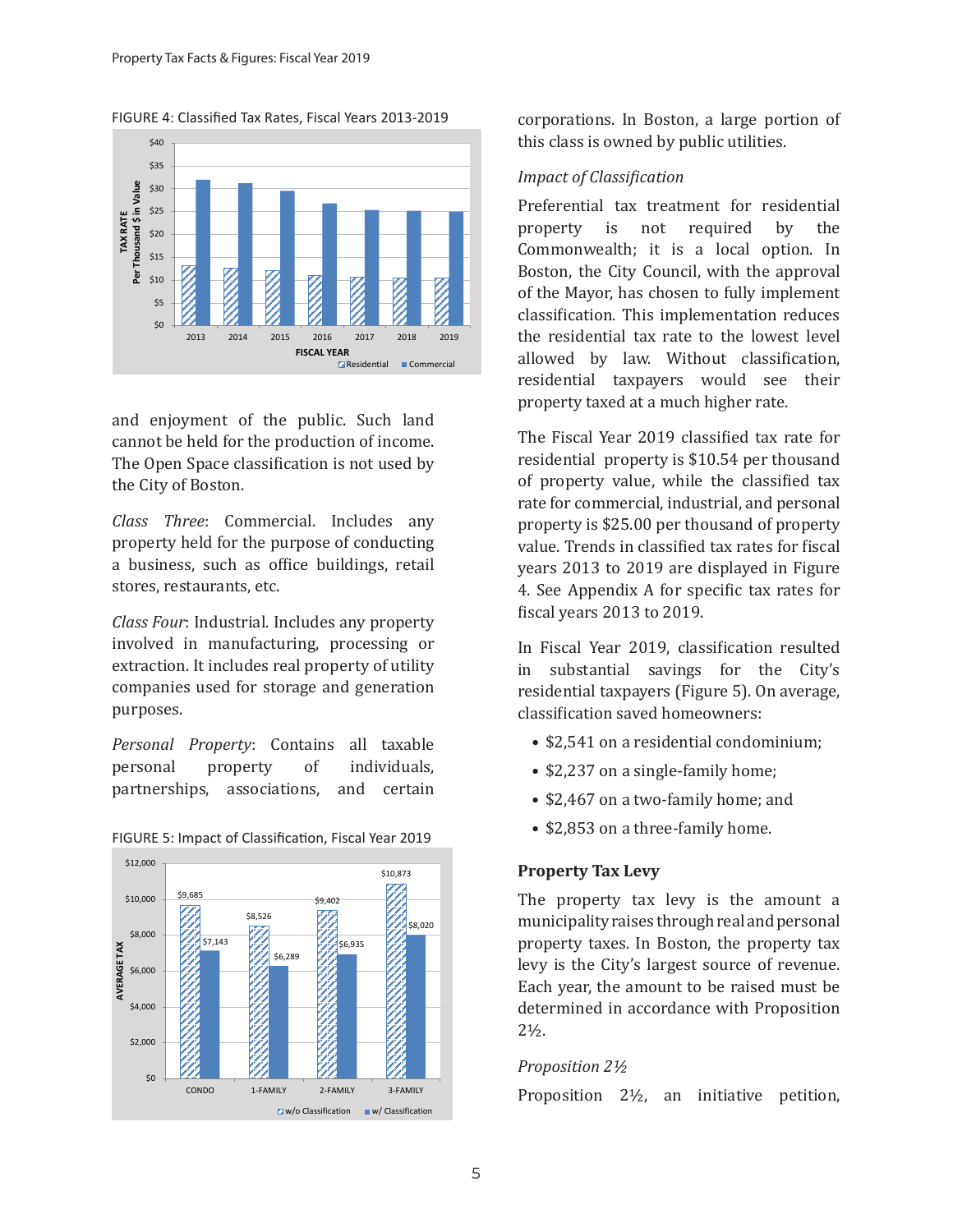was approved by the citizens of the Commonwealth in 1980. Its principal provisions relative to the property tax are to:

- Limit the property tax levy in a city or town to no more than 2.5% of the total fair cash value of all taxable real and personal property.
- Limit the property tax levy to no more than a 2.5% increase over the prior year's levy limit, with certain provisions for new growth and construction. Taxpayers should note that the 2.5% limit applies to the entire levy, not to individual tax bills.
- Provide for local overrides of the levy limit and a local option to exclude certain debt from the limit. Since the inception of Proposition 2½, the City of Boston has not voted to either override the levy limitations or exclude any debt as allowed by Proposition 2½.

Under the provisions of Proposition 2½, the property tax may not exceed 2.5% of the value of all taxable property. In Fiscal Year 2019, the overall effective tax rate taxes as a percent of value - was 1.43%. For more information about Proposition 2½, see

Massachusetts General Laws Chapter 59, Section 21C.

### *New Growth*

Proposition 2½ allows a community to increase its levy limit annually by an amount based upon the valuation of certain new construction and other growth in the tax base that is not the result of property revaluation. The purpose of this provision is to recognize that new development results in additional municipal costs; for instance, the construction of a new housing development may result in increased school enrollment, public safety costs, and so on.

This provision covers:

- New construction, additions, and alterations that result in increases in assessed valuation aside from revaluation effects;
- New personal property;
- Exempt property returned to the tax rolls; and
- Net increased valuation for subdivision parcels and condominium conversions.

New growth is calculated by multiplying the increase in the assessed valuation of a newly





2019 \$2,349,909,104

#### FIGURE 6: Total Property Tax Levy, Fiscal Years 1983-2019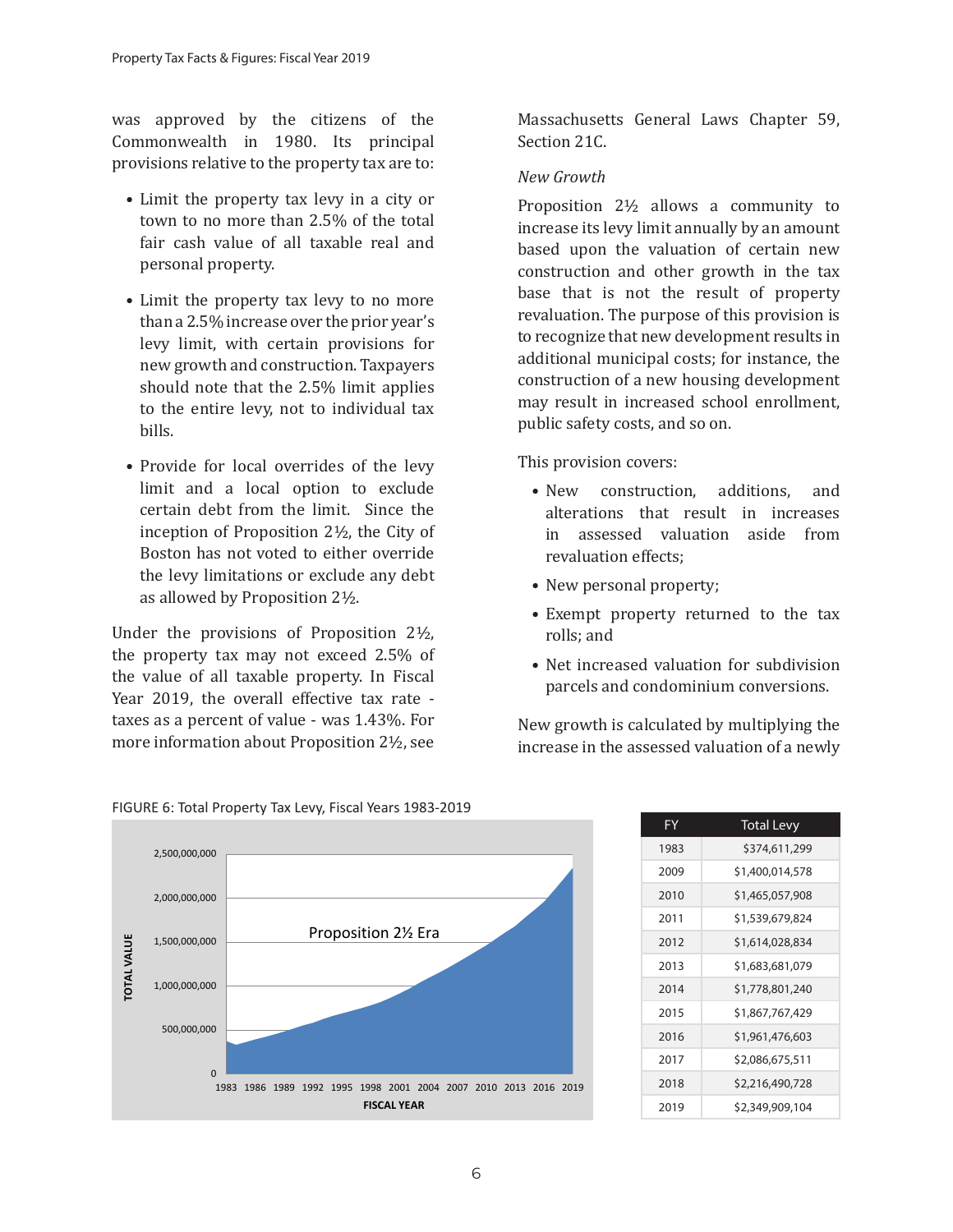FIGURE 7: Tax Levy Limit, Fiscal Years 2013-2019



*\*New Growth includes amended growth from the prior fiscal year.*

taxable property by the prior year's tax rate for the appropriate class of property.

#### *Fiscal Year 2019 Tax Levy*

The Fiscal Year 2019 tax levy is \$2.350 billion, an increase of \$133.4 million (6.0%) over last year. Historical tax levy information is displayed in Figure 6. Of the levy growth, \$77.3 million is the result of new construction and properties being added to the tax base. \$1.4 million comes from the Amended FY 2018 Growth. \$55.5 million is the 2.5% increase allowed under Proposition 2½. The levy limit trend from fiscal years 2013 to 2019 is displayed in Figure 7. Specific Levy Limit data (Prior-Year Limit, 2.5% growth, and new growth amounts) is provided in Appendix B.

#### **Property Tax Bills**

The City of Boston issues tax bills on a quarterly basis. Preliminary payments are due August 1 (first quarter) and November 1 (second quarter) of each year. The amount is equal to 50% of the prior year's tax, divided into two equal payments. The preliminary tax is not an estimated tax bill for the new fiscal year; rather, as indicated on the tax bill, it is a preliminary amount based upon the

#### prior year's tax.

The third quarter bill is issued in late December of each year and indicates the fair cash value assessment, the tax rate for the fiscal year, and the entire tax owed. Any exemption, for which a taxpayer has been approved, appears as a credit on this bill. The tax due, less the earlier preliminary payments and approved exemptions, is payable in two equal installments that are due on February 1 and May 1 of the tax year.

#### *Average Single-Family Tax Bill*

The average single-family tax bill for<br>properties receiving the residential properties receiving the exemption increased by \$246, from \$3,324 last year to \$3,570 in Fiscal Year 2019. A comparison of average single-family tax bill amounts of properties with the residential exemption for fiscal years 2013 to 2019 is provided in Figure 8. Residential taxes in Boston remain extremely competitive compared to neighboring cities and towns (see Appendix C). The average single family tax bill in Boston is 40.6% below the Fiscal Year 2019 statewide average of \$6,006 (*source: Massachusetts Department of Revenue statewide data, as of 2/19/19, excluding communities with the residential exemption).*



#### FIGURE 8: Avg. Single-Family Tax Bill, Fiscal Years 2013-2019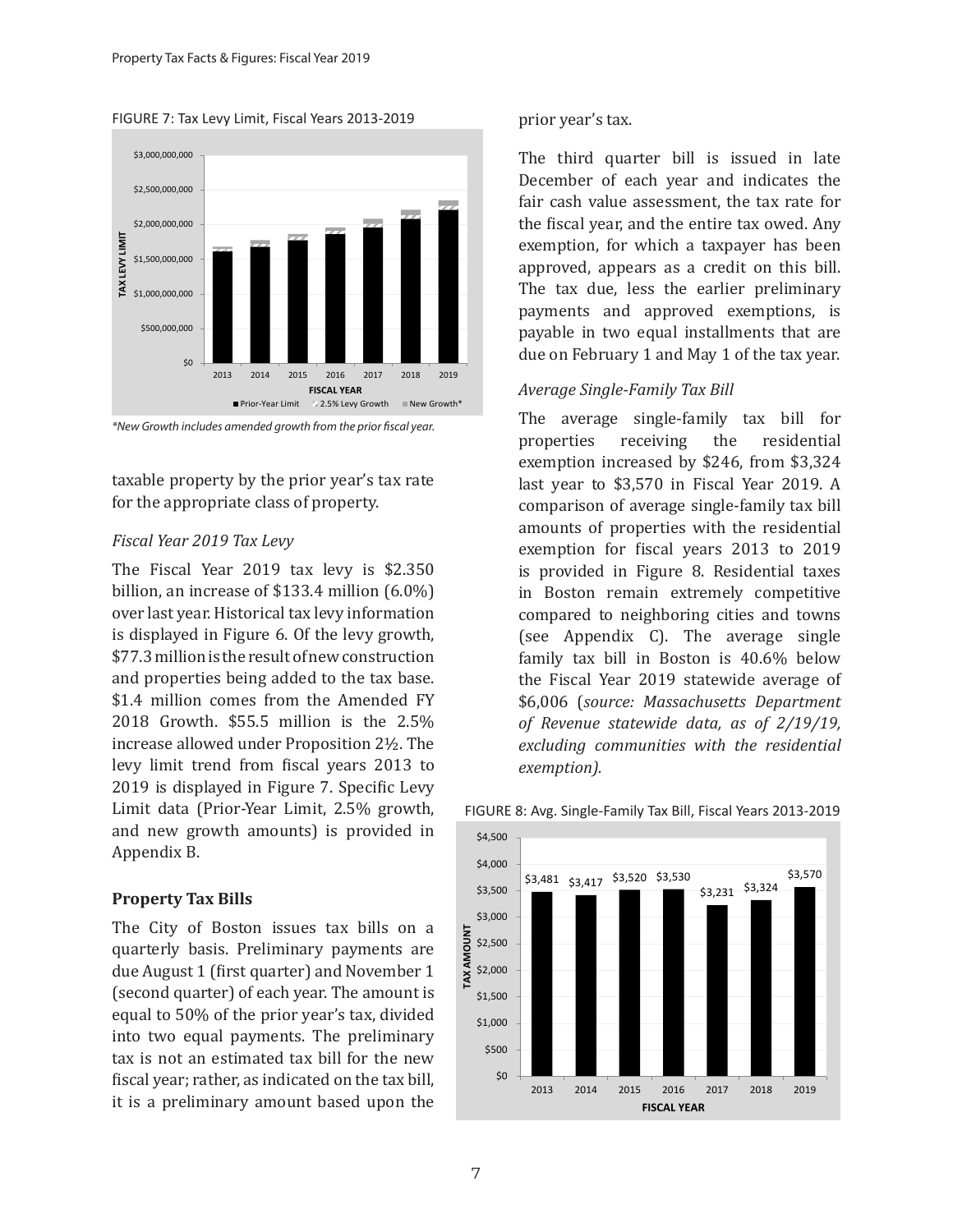## **Community Preservation Act (CPA)**

In November 2016, Boston voters approved the Community Preservation Act (CPA) by voting "yes" on Ballot Question 5. By adopting the CPA, the City has created a Community Preservation Fund. The City finances this fund in part by a 1% property tax-based surcharge on residential and business property tax bills that is used to initiatives including: affordable housing, historic preservation, open space, and public recreation. More information on specific projects funded by the CPA surcharge is available at boston.gov/cpa.

The CPA surcharge is calculated by first deducting \$100,000 from the value of a property. Next, the residential exemption and any personal exemptions are applied to the recalculated tax, or the "revised net tax." The CPA surcharge is 1% of the revised net tax, divided over four quarterly tax bills. For first- and second-quarter tax bills, the CPA surcharge is estimated using the revised net tax from the prior year. A CPA surcharge exemption is available to low-income property owners and low-to-moderate income senior property owners.

## **Property Tax Relief**

The City of Boston offers a number of property tax relief programs for qualified homeowners. These programs include the residential exemption, personal exemptions, and tax deferrals. Information on these programs appears below, and can also be found at boston.gov/assessing.

## *Residential Exemption*

The residential exemption is a reduction in real estate taxes for those homeowners who occupy their property as their principal residence. Per Massachusetts General Laws Chapter 59, Section 5C, the residential exemption is a local option that must be adopted by "the board of selectmen or mayor, with the approval of the city council, as the case may be." In 2016, Mayor Walsh advocated for a change in state law that increased the residential exemption limit from 30% to 35% of the average assessed value of all Class One residential properties.

This year, the City Council, with the approval of the Mayor, once again chose the maximum exemption allowed by law. The Fiscal Year 2019 residential exemption amount increased by \$180.62 over last year's amount, from \$2,538.47 to \$2,719.09. This residential exemption amount is equivalent to a property value reduction of \$257,978. See Figure 9 for residential exemption amounts for fiscal years 2013 to 2019.

To qualify, homeowners must own and occupy their property as their principal residence before the January 1 preceding the start of the fiscal year. Beginning with Fiscal Year 2019, homeowners may qualify if they first obtained their primary residence before July 1, 2018. The filing deadline for Fiscal Year 2019 is April 1, 2019.

## *Personal Exemptions*

A personal exemption releases a taxpayer from an obligation to pay all or a portion of



FIGURE 9: Residential Exemption, Fiscal Years 2013-2019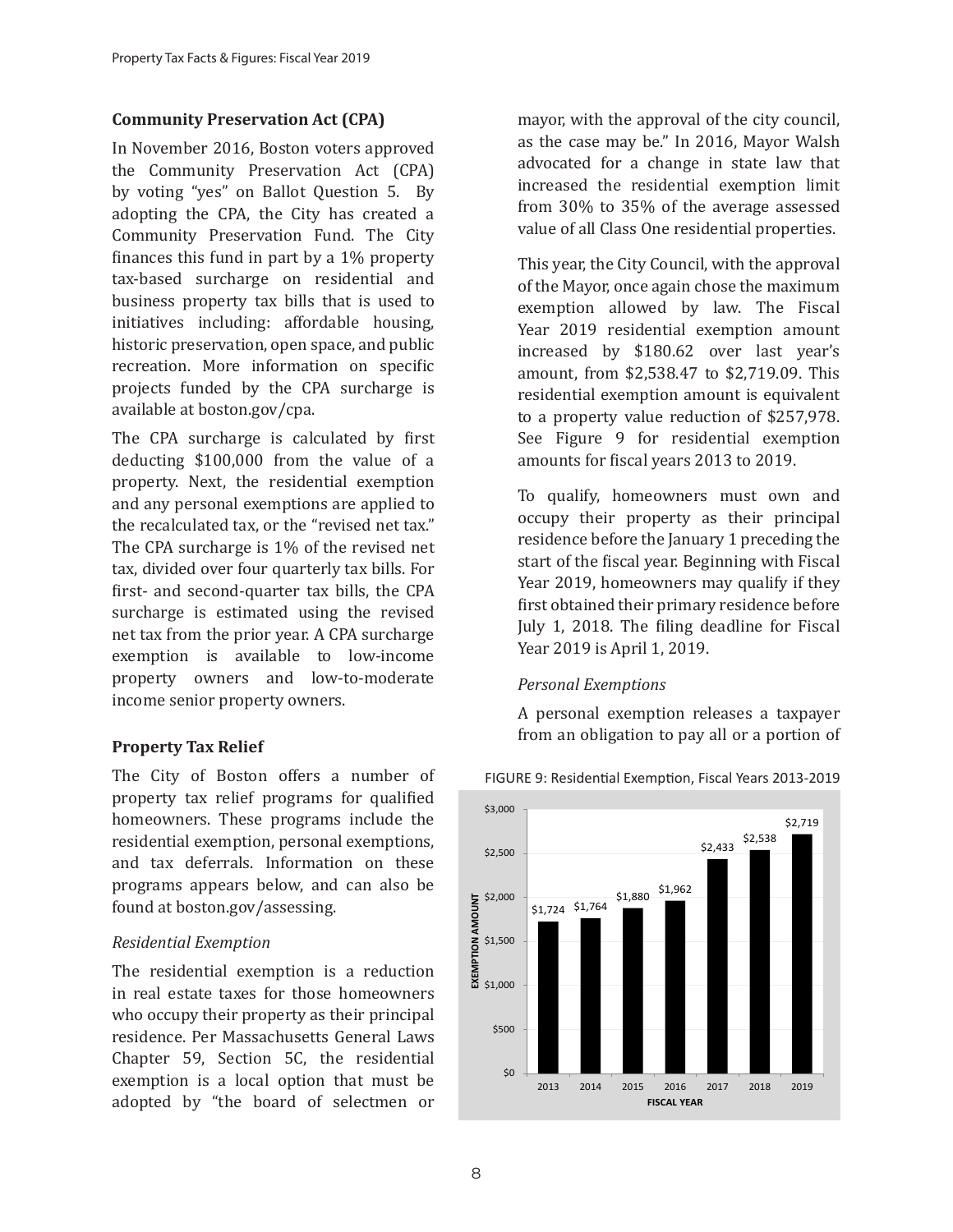the taxes assessed on a parcel of property, based on specific conditions. The City of Boston extends the maximum benefit allowed by law to those who qualify for the exemptions shown in Table 1 under Chapter 59, Section 5 of the Massachusetts General Laws.

Some notable personal exemption program information is described below:

*National Guard Exemption*. In 2011, the City of Boston implemented a new personal exemption program to offer tax relief to those homeowners that served overseas during the fiscal year as members of the National Guard or Military Reserve. Qualified applicants will be eligible for a 100% reduction in real estate taxes for the given year. The Boston City Council extended the National Guard exemption program for an additional period of two years through Fiscal Year 2019.

*Elderly Exemption (41C)*. In 2010, the City Council increased the exemption amount for the 41C Elderly Exemption from \$500 to \$750 to provide additional relief to qualifying seniors. Similarly, the City adopted the local option amendment to the 41C to both reduce the eligibility age (from  $70+$  to  $65+$ ) and increase the income and asset limits in 2004.

*The "Boston Bill."* Under the "Boston Bill", Chapter 73 of the Acts of 1986, taxpayers who are eligible for certain personal exemptions may receive additional relief that can further reduce their tax bill. Recipients of the Elderly Exemption (41C), Blind Exemption (37A), Veterans Exemption (22-22E) or Surviving Spouse, Minor Child of Deceased Parent, Elderly Exemption (17D) may qualify for additional tax relief in an amount up to the amount of relief afforded by the specific personal exemption. For instance, a taxpayer who is eligible for the 41C Elderly Exemption and who will receive a reduction in their tax liability of \$750 may receive additional relief of up to \$750. Additional relief is not

#### **TABLE 1: Personal Exemptions**

| Clause          | Program                                                                                      |
|-----------------|----------------------------------------------------------------------------------------------|
| 17 <sub>D</sub> | Surviving Spouse; Minor Child of a<br>Deceased Parent; Elderly Persons over<br>the Age of 70 |
| 18              | Hardship exemption                                                                           |
| $22 -$<br>22F   | Oualified Veteran homeowner with a<br>service-connected disability during the<br>time of war |
| 37A             | Homeowners who are legally blind                                                             |
| 41C             | Elderly homeowner over the age<br>of 65 who meets certain financial<br>requirements          |
| 42              | Surviving Spouse of a Firefighter or<br>Police Officer killed in the line of duty            |
| 43              | Minor Child of a Firefighter or Police<br>Officer killed in the line of duty                 |
| 56              | National Guard exemption                                                                     |

#### **TABLE 2: Tax Deferral Programs**

| Clause                              | Program                                                                                                                                        |
|-------------------------------------|------------------------------------------------------------------------------------------------------------------------------------------------|
| 18A                                 | Tax Deferral for hardship caused by a<br>change in active military status                                                                      |
| 41A                                 | Tax Deferral for persons over the age<br>of 65                                                                                                 |
| Ch.375<br>of the<br>Acts of<br>2016 | Tax Deferral for long-term homeowners<br>$(55+)$ with a net tax liability that is at<br>least 10% greater than the prior year<br>net liability |

granted in cases where the relief amount reduces the tax bill to a level below the prior year's tax bill. No exemption may lower the taxable value of the property below 10% of the assessed value.

The Fiscal Year 2019 filing deadline for all personal exemptions is April 1, 2019. For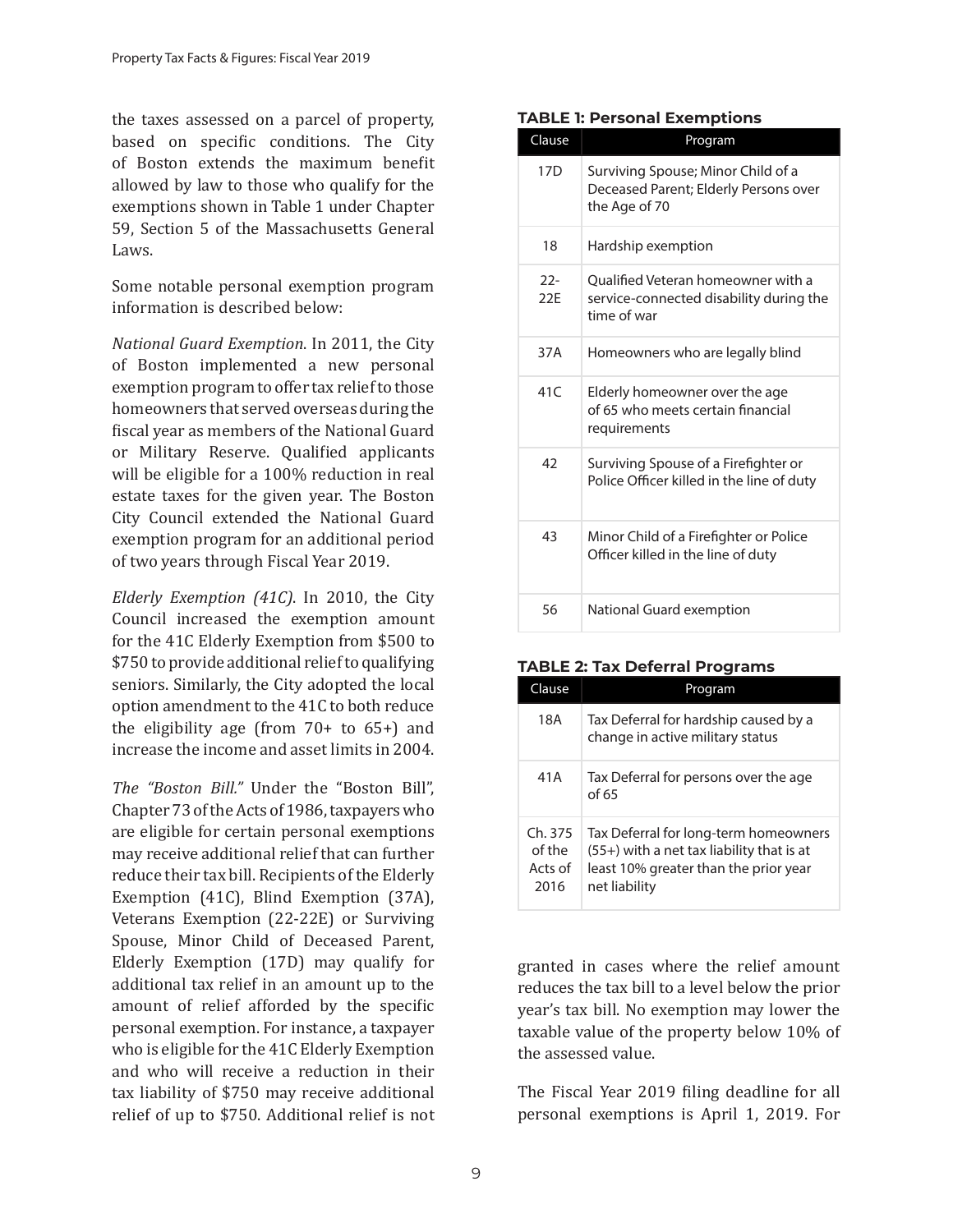more personal exemption information, please visit boston.gov/assessing.

## *Tax Deferral Programs*

Taxpayers may consider participation in a tax deferral program if they are having difficulty affording their tax liability (Table 2). The City of Boston offers a few tax deferral programs to qualified applicants:

The *41A Tax Deferral* for seniors over the age of 65 allows qualified applicants to defer their real estate taxes until the taxes due, including accrued interest at a rate of 4%, equals 50% of the then assessed value of the property. The deferred taxes plus interest must be repaid when the property is sold or transferred, upon the death of the owner, or upon the death of a surviving spouse if he/ she entered into a new deferral agreement with the City.

The *18A Tax Deferral* allows taxpayers who are experiencing financial hardship as a result of a change to active military status to defer their taxes for no more than 3 fiscal years. The applicable rate of interest is 8% while a Tax Deferral & Recovery Agreement is in place and 14% once the Agreement is terminated.

The *Long Term Homeowner Tax Deferral* is a new deferral program that the City implemented in FY17 for those long-tenured homeowners ages 55 and over whose net real estate tax liability (i.e. gross tax reduced by residential exemption and/or personal exemption) increased by 10% or more over the prior year net real estate tax liability. Similar to the 41A Tax Deferral, the taxes may be deferred until the deferred taxes plus interest equal 50% of the then assessed value of the subject property. The repayment conditions and the income limit are the same as in the 41A Tax Deferral.

The Fiscal Year 2019 filing deadline for the

tax deferrals is April 1, 2019.

## **Data Resources**

Data on all Boston properties is available on the Assessing Department website via Data Boston under Where to Start by visiting boston.gov/assessing. For parcel-specific data and parcel maps, you may visit Assessing Online on the Assessing Department website where you can search for parcels using owner name, property address, or parcel identification number (PID).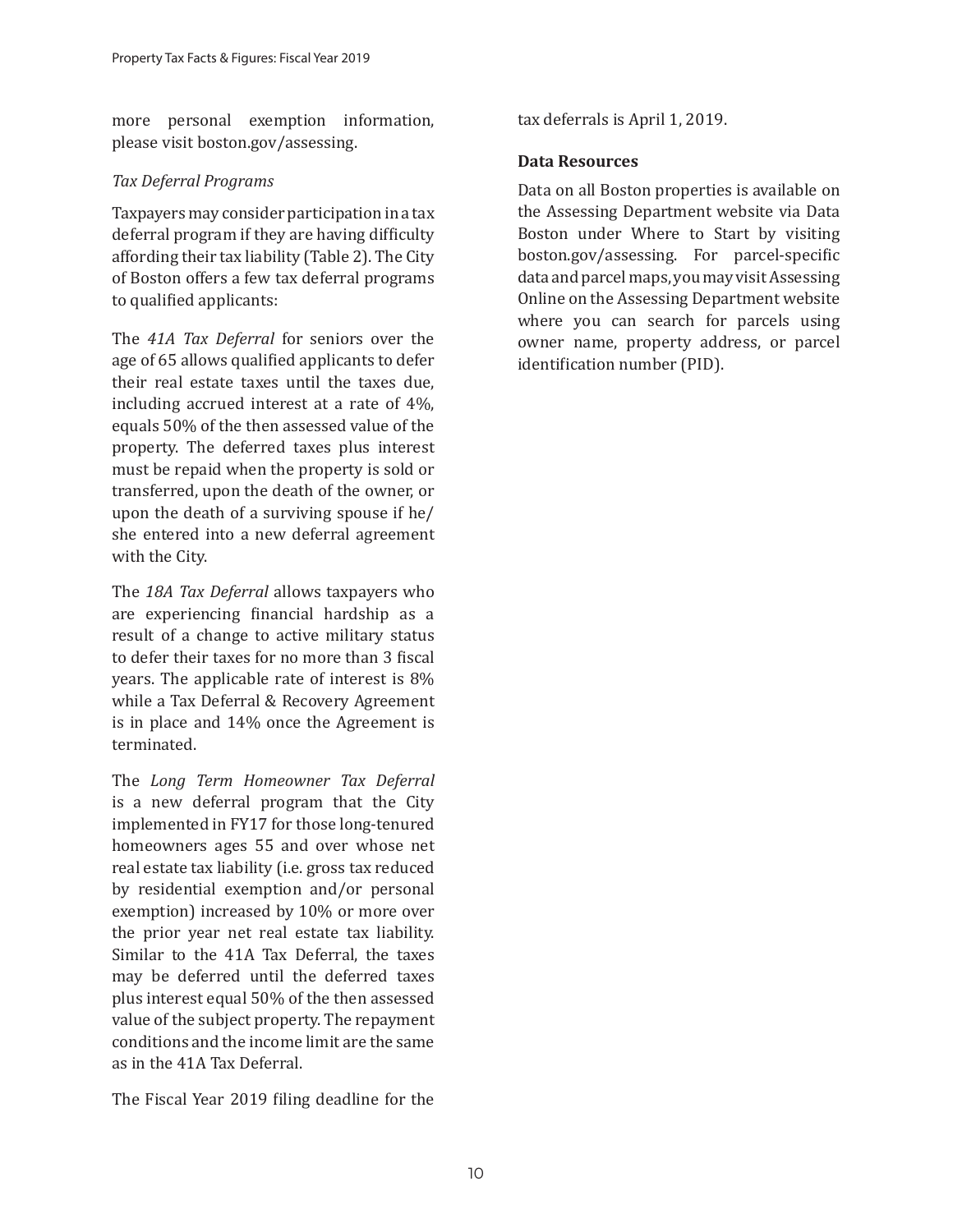Appendix A

# **PROPERTY TAX RECAP**

Fiscal Years 2013-2019

|             | <b>CLASS</b>       | <b>TOTAL VALUE</b> | <b>VALUE</b><br><b>PERCENT</b> | <b>TOTAL LEVY</b> | LEVY<br><b>PERCENT</b> | <b>TAX RATE</b> | RESIDENTIAL<br><b>EXEMPTION</b> |
|-------------|--------------------|--------------------|--------------------------------|-------------------|------------------------|-----------------|---------------------------------|
| FY19        | <b>RESIDENTIAL</b> | \$107,628,598,330  | 65.4%                          | \$927,948,556     | 39.5%                  | \$10.54         | \$2,719.09                      |
|             | <b>COMMERCIAL</b>  | 49,035,301,302     | 29.8%                          | 1,225,726,688     | 52.2%                  | 25.00           |                                 |
|             | <b>INDUSTRIAL</b>  | 1,206,341,032      | 0.7%                           | 30,078,837        | 1.3%                   | 25.00           |                                 |
|             | PERSONAL           | 6,643,880,066      | 4.0%                           | 166,077,476       | 7.1%                   | 25.00           |                                 |
|             | <b>TOTAL</b>       | \$164,514,120,730  |                                | \$2,349,909,104   |                        |                 |                                 |
| <b>FY18</b> | RESIDENTIAL        | \$99,885,328,404   | 64.9%                          | \$854,666,857     | 38.6%                  | \$10.48         | \$2,538.47                      |
|             | <b>COMMERCIAL</b>  | 46,615,297,303     | 30.3%                          | 1,174,705,492     | 53.0%                  | 25.20           |                                 |
|             | <b>INDUSTRIAL</b>  | 1,187,339,230      | 0.8%                           | 29,920,949        | 1.3%                   | 25.20           |                                 |
|             | PERSONAL           | 6,237,993,258      | 4.1%                           | 157,197,430       | 7.1%                   | 25.20           |                                 |
|             | <b>TOTAL</b>       | \$153,925,958,195  |                                | \$2,216,490,728   |                        |                 |                                 |
| <b>FY17</b> | <b>RESIDENTIAL</b> | \$93,462,190,788   | 64.9%                          | \$806,004,110     | 38.6%                  | \$10.59         | \$2,432.91                      |
|             | COMMERCIAL         | 43,571,093,612     | 30.3%                          | 1,105,398,645     | 53.0%                  | 25.37           |                                 |
|             | <b>INDUSTRIAL</b>  | 1,103,888,116      | 0.8%                           | 28,005,642        | 1.3%                   | 25.37           |                                 |
|             | PERSONAL           | 5,804,773,923      | 4.0%                           | 147,267,114       | 7.1%                   | 25.37           |                                 |
|             | <b>TOTAL</b>       | \$143,941,946,439  |                                | \$2,086,675,511   |                        |                 |                                 |
| <b>FY16</b> | RESIDENTIAL        | \$83,719,422,425   | 65.4%                          | \$773,052,085     | 39.4%                  | \$11.00         | \$1,961.58                      |
|             | COMMERCIAL         | 38,031,832,832     | 29.7%                          | 1,019,633,438     | 52.0%                  | 26.81           |                                 |
|             | <b>INDUSTRIAL</b>  | 908,352,119        | 0.7%                           | 24,352,920        | 1.2%                   | 26.81           |                                 |
|             | PERSONAL           | 5,387,473,327      | 4.2%                           | 144,438,160       | 7.4%                   | 26.81           |                                 |
|             | <b>TOTAL</b>       | \$128,047,080,703  |                                | \$1,961,476,603   |                        |                 |                                 |
| <b>FY15</b> | RESIDENTIAL        | \$72,346,068,366   | 65.3%                          | \$734,471,194     | 39.3%                  | \$12.11         | \$1,879.53                      |
|             | COMMERCIAL         | 32,451,521,456     | 29.3%                          | 957,968,913       | 51.3%                  | 29.52           |                                 |
|             | <b>INDUSTRIAL</b>  | 785,061,568        | 0.7%                           | 23,175,017        | 1.2%                   | 29.52           |                                 |
|             | PERSONAL           | 5,154,210,832      | 4.7%                           | 152,152,304       | 8.1%                   | 29.52           |                                 |
|             | <b>TOTAL</b>       | \$110,736,862,222  |                                | \$1,867,767,429   |                        |                 |                                 |
| FY14        | RESIDENTIAL        | \$64,541,402,530   | 64.6%                          | \$678,415,075     | 38.1%                  | \$12.58         | \$1,763.84                      |
|             | COMMERCIAL         | 29,631,862,869     | 29.7%                          | 923,921,484       | 51.9%                  | 31.18           |                                 |
|             | <b>INDUSTRIAL</b>  | 707,563,713        | 0.7%                           | 22,061,837        | 1.2%                   | 31.18           |                                 |
|             | PERSONAL           | 4,951,983,447      | 5.0%                           | 154,402,844       | 8.7%                   | 31.18           |                                 |
|             | <b>TOTAL</b>       | \$99,832,812,559   |                                | \$1,778,801,240   |                        |                 |                                 |
| FY13        | RESIDENTIAL        | \$60,147,396,114   | 65.2%                          | \$659,303,136     | 39.2%                  | \$13.14         | \$1,724.47                      |
|             | COMMERCIAL         | 26,762,023,122     | 29.0%                          | 855,314,259       | 50.8%                  | 31.96           |                                 |
|             | <b>INDUSTRIAL</b>  | 707,703,032        | 0.8%                           | 22,618,189        | 1.3%                   | 31.96           |                                 |
|             | PERSONAL           | 4,582,149,430      | 5.0%                           | 146,445,496       | 8.7%                   | 31.96           |                                 |
|             | <b>TOTAL</b>       | \$92,199,271,698   |                                | \$1,683,681,079   |                        |                 |                                 |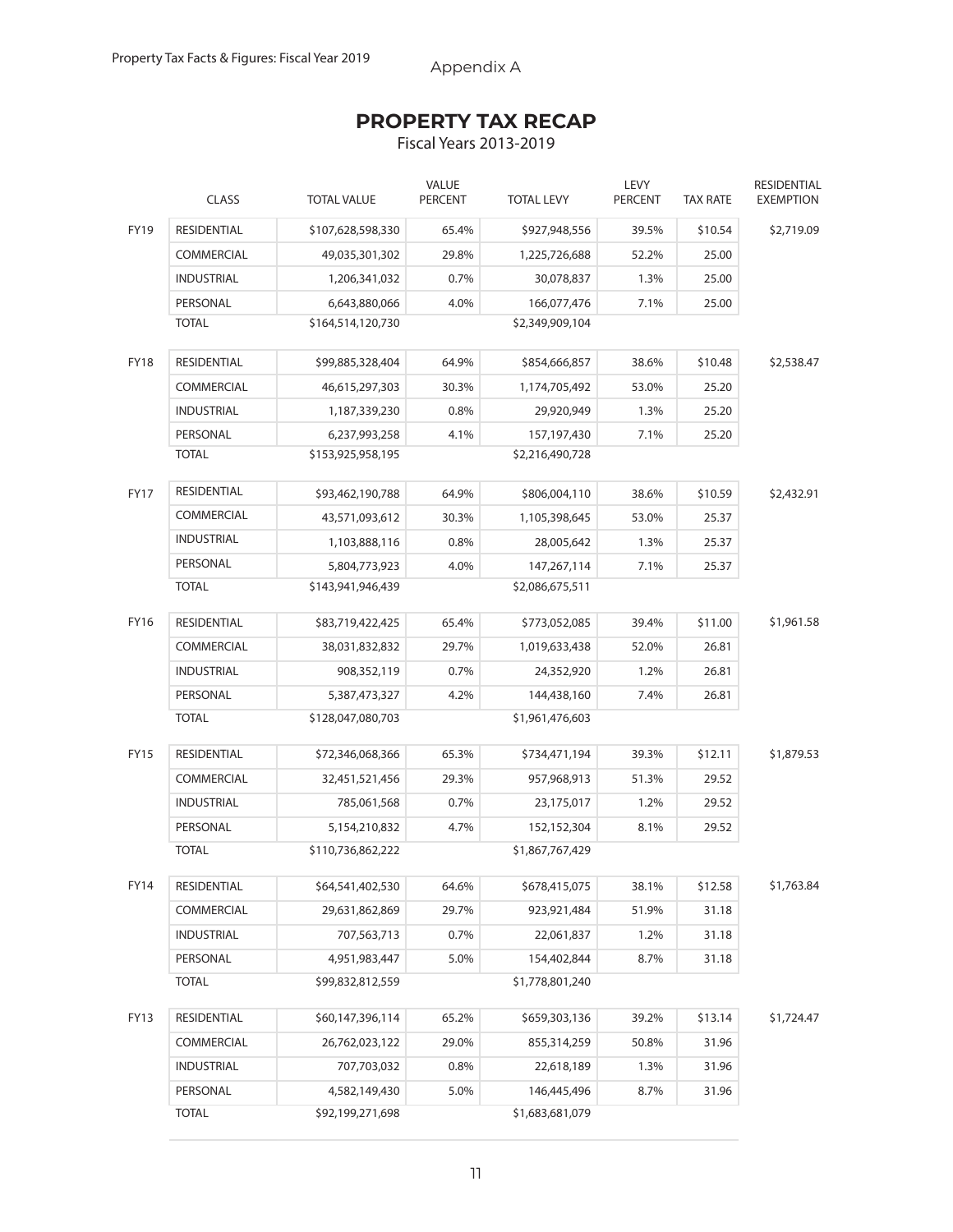## **Tax Levy Limit (\$ millions)**

Fiscal Years 2013-2019

|                  | <b>FY13</b> | <b>FY14</b> | <b>FY15</b> | <b>FY16</b> | <b>FY17</b> | <b>FY18</b> | <b>FY19</b> |
|------------------|-------------|-------------|-------------|-------------|-------------|-------------|-------------|
| Prior-Year Limit | \$1,614.7   | \$1,683.8   | \$1,779.0   | \$1,868.0   | \$1,962.3   | \$2,086.8   | \$2,216.6   |
| 2½% Levy Growth  | 40.4        | 42.1        | 44.5        | 46.7        | 49.1        | 52.2        | 55.5        |
| New Growth*      | 28.7        | 53.1        | 44.5        | 47.6        | 75.5        | 77.6        | 78.7        |
| <b>TOTAL</b>     | \$1,683.8   | \$1,779.0   | \$1,868.0   | \$1,962.3   | \$2,086.8   | \$2,216.6   | \$2,350.78  |

\*New Growth includes amended growth from the prior fiscal year.